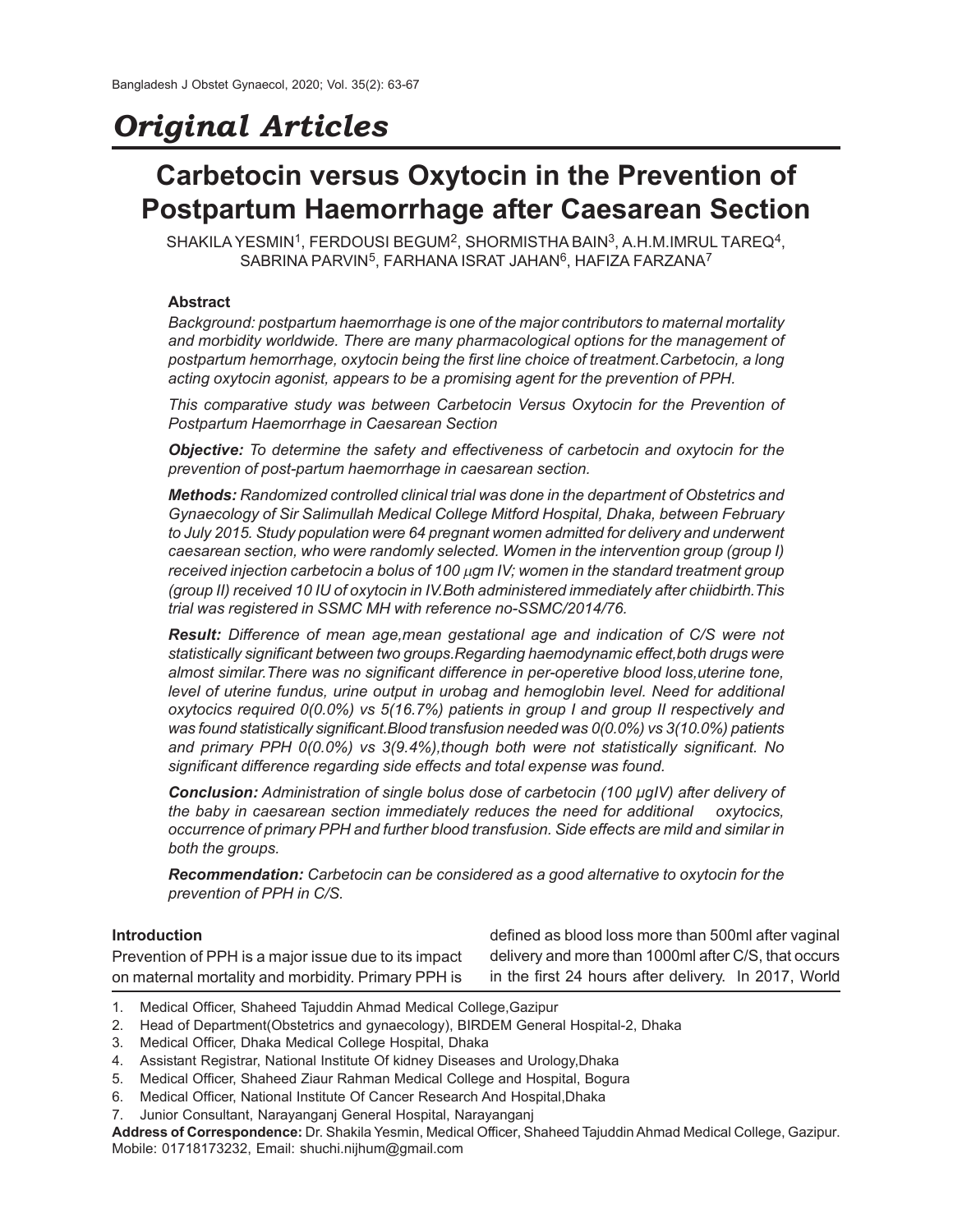Health Organization (WHO) has estimated that around 2,95,000<sup>1</sup> maternal deaths occurring each year on a global scale in association with pregnancy and delivery. Among them, 28.37%<sup>1</sup> resulting from postpartum hemorrhage. The main risk of the primary cause of postpartum hemorrhage is uterine atony which occur in 80.0% cases. The prevalence of PPH in caesarean deliveries is 0.6%.

The decreased prevalence of postpartum hemorrhage in most developed parts of the world is probably due to better management of the third stage of labor. According to, BDHS (2014) MMR is 170/ 100000 live births, BMMS (2016) 196/100000 live births and WHO (2015) 176/100000 live births (NIPORT).

Caesarian section rate is increasing day by day and getting accessible to every level of health care delivery system even in a country with limited facility like Bangladesh. According to BDHS (2014) delivery rate is 23.0% by caesarean section. Uterine atonicity is the most common cause of PPH. Oxytocic agents are the substances that produce rhythmic contraction of uterine muscle following delivery of the fetus and thus cause caesation of bleeding.

Conventional oxytotic agents used include oxytocin, ergometrine, syntometrine and prostaglandins. Oxytocin has been used routinely for many years. It is a short acting synthetic oxytocin.

Carbetocin is a long-acting synthetic oxytocin analogue, 1-deamino-1 monocarbo-(2-0-methyltyrosine)- oxytocin firstly described in 1987. The clinical and pharmacological properties of carbetocin are similar to those of naturally occurring oxytocin. It has a halflife of 40 mins, around 4-10 times longer than oxytocin. Like oxytocin, carbetocin binds to oxytocin receptors present on the smooth musculature of the uterus, resulting in rhythmic contractions of the uterus, increases frequency of existing contractions and increases uterine tone. In pharmacokinetic studies, intravenous injections of carbetocin produces tetanic uterine contractions within two minutes, lasting six minutes, followed by rhythmic contractions for a further hour. Intramuscular injection produces tetanic contractions in less than two minutes, lasting about 11 minutes and followed by rhythmic contractions for an additional two hours. In comparison to oxytocin, carbetocin induces a prolonged uterine response when administered postpartum and also ahead in terms of both amplitude

and frequency of contractions<sup>2</sup>.

Till now it was recommended that Oxytocin should be used as oxytocic agent either in the form of intramuscular injection or I/V bolus or I/V infusion<sup>3</sup> .With the use of Carbetocin uterine contractions occur in less than two minutes after intravenous administration of optimal dosage of 100  $\mu$ gm $^3$ . Several data of literature $^4$  suggest that prophylactic administration of carbetocin may be a good alternative to oxytocin to prevent post-partum haemorrhage. Aim of this study was to compare the haemodynamic effects of carbetocin and oxytocin, to assess the efficacy of carbetocin and oxytocin in terms of intraoperative blood loss and the need of additional uterotonic in caesarean section for management of post-partum haemorrhage and to compare side effects of them.

#### **Materials and method:**

This was a randomized controlled clinical trial from February to July 2015, carried out in the Department of Obstetrics & Gynecology, Sir Salimullah Medical College Mitford Hospital, Dhaka. Sixty four pregnant women undergoing C/S were enrolled by lottery method using different colored cards in sealed envelopes. Inclusion criteria were women at term pregnancy undergoing elective or emergency caesarean section under spinal anaesthesia in women with risk factors for PPH like multiple pregnancy, two or more previous caesarean section, uterine fibroids, past history of PPH and myomectomy.

Exclusion criteria were hypertension, preeclampsia, eclampsia, placenta previa, gestational age less than 37 weeks, cardiac, renal or liver diseases, epilepsy and general anaesthesia, as well as women with history of hypersensitivity to carbetocin or oxytocin.

A written informed consent was asked from eligible women on admission. 32 pregnant women were recruited in intervention group who received bolus dose of 100 µg of carbetocin intravenously immediately after delivery of the baby and another 32 pregnant women in control group who received bolus dose of 10 IU of oxytocin intravenously immediately after delivery of the baby.

The primary outcome of this study was the evaluation of vital signs during and after the operation, estimated blood loss (per operative and within first 24 hours after surgery), difference in preoperative and postoperative haemoglobin, uterine tone, uterine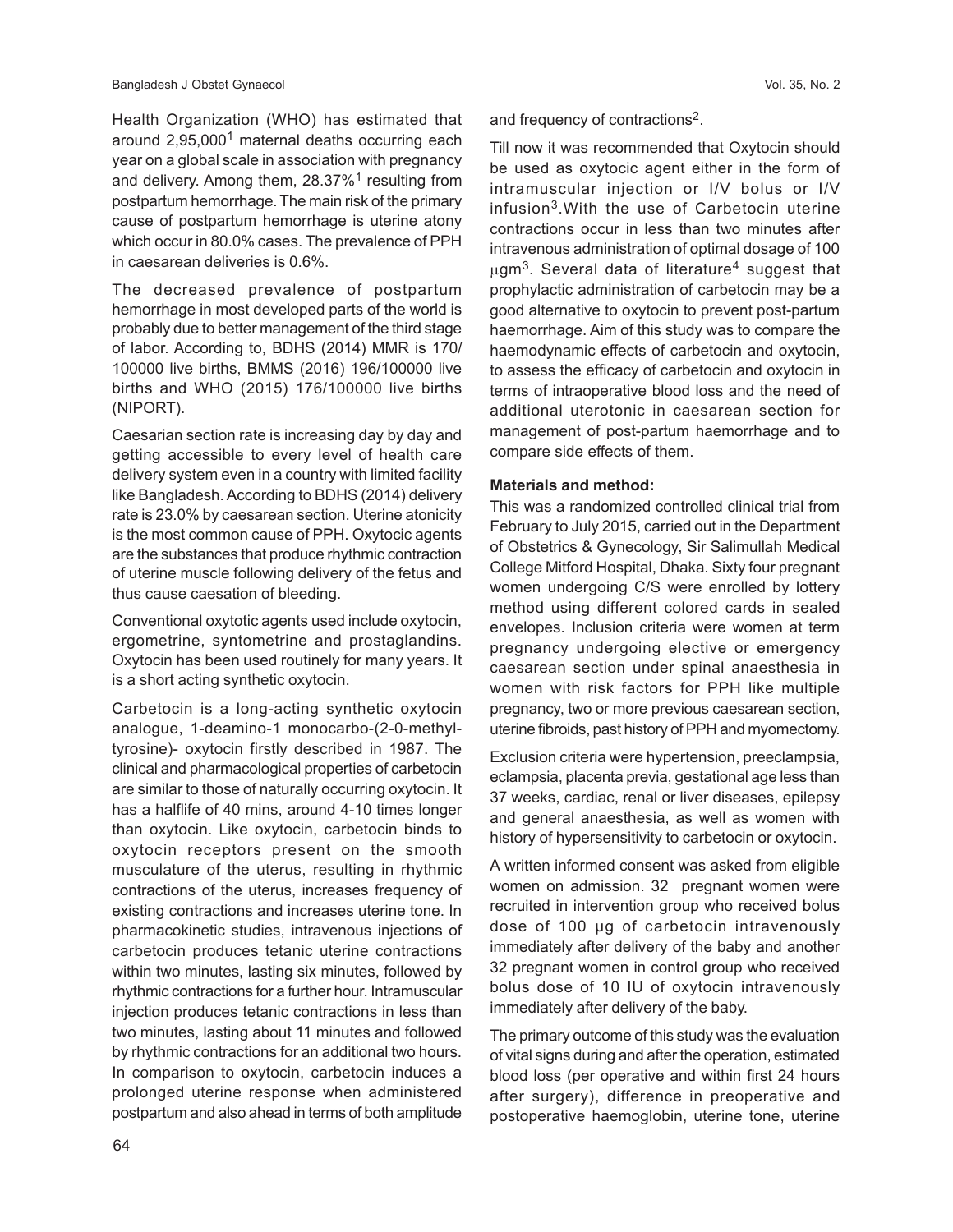position, urinary output, use of additional oxytotics, occurrence of primary PPH, requirement of blood transfusion adverse effects and cost. All patients received spinal anaesthesia.

To evaluate the haemodynamic effects between carbetocin and oxytocin the study was considered the drop in a blood pressure comparing the BP after spinal procedure and 5 minutes after drug administration. Occurrence of nausea, vomiting, flushing, haedache, dyspnea and tachycardia were recorded.

The latter important outcome of this study was the need for additional uterotonic agents and the evaluation of the drop in haemoglobin level by comparing the haemoglobin concentration on admission with the measure at 24 hours after delivery. Also the blood loss is checked immediately after caesarean, defining as haemorrhage a blood loss in excess of 1000 ml or more<sup>5</sup>. Blood loss were estimated by visual estimation,measuring collected fluid/blood in suction container before and after delivery of the placenta and weight of all blood soaked materials and clots.Calculated by(wet item in gram wt-dry item in gram wt=blood loss in gram wt.1gram wt=1ml blood loss)<sup>6</sup>. Blood pressure (in mmHg), uterine tone (standardized as Very good, Good, Sufficient, Atony), uterine position (with respect to the umbilical point, UP) were monitored at 2 hours, 12 hours and 24 hours after caesarean section<sup>7</sup>. All patients had the Foley catheter and urobag in situ for 12 hours after caesarean section.Finally,incidence of PPH,requirement of blood transfusion and total costs are measured.

#### **Results:**

Total 70 pregnant women were initially recruited in this study. Among them 6 cases were excluded 5not meeting inclusion criteria,1-other reason. Thus 64 women were included in the final analysis.

Demographic characteristics of the study patients showed- Mean age was found 26.5±4.9 years in group I Carbetocin and 27.2±4.8 years in group II Oxytocin. Majority 22 (68.8%) patients were multi gravida in group I and 23 (71.9%) in group II. The mean gestational age was found 38.6±1.6 weeks in group I and 38.9±1.6 weeks in group II. The difference were not statistically significant (p>0.05) between two groups. That is the groups were homogenous.

Indications of C/S were not statistically significant (p>0.05) between two groups. P/H/O 1C/S with other obstetrical indication was common in both groups, which was 9(28.1%) in group I and 13(40.6%) in group II. Other indications were CPD, malpresentation, FD, obstructed labor etc.

Regarding vitals, BP (systolic &diastolic),urine output were more or less similar in both groups.

Though the difference in blood loss between two groups were not statistically significant, loss of blood was 70-100 ml less in group I.

Uterine tone and level of uterine fundus were almost similar in both groups and diference were not statistically significant (p>0.05).

Haemoglobin level is a proxy indicator of blood loss.The mean difference were not statistically significant (p>0.05) between two groups.

Adminstration of additional oxytocics,blood transfusion & side effects of drugs were less in group I but not statistically significant

Total cost of primary oxytotic, additional oxytotics & blood transfusion per person in group I is 140 taka & in group II is 220 taka. The difference was not statistically significant (p>0.05) but much higher in oxytocin group.

| Maternal blood loss (ml)       | Group-I $(n=32)$ | Group-II (n=32) | P value      |  |
|--------------------------------|------------------|-----------------|--------------|--|
|                                |                  |                 |              |  |
|                                | Mean±SD          | Mean±SD         |              |  |
| Per operative                  | 363.3±107.4      | 441.3±209.6     | $0.066^{ns}$ |  |
| Range (min-max)                | 250-650          | 300-900         |              |  |
| 2 hrs after caesarean section  | 389.7±113.8      | 463.3±238.0     | $0.120^{ns}$ |  |
| Range (min-max)                | 270-700          | 330-1100        |              |  |
| 12 hrs after caesarean section | 423.8±121.2      | 504.0±243.3     | $0.100^{ns}$ |  |
| Range (min-max)                | 290-770          | 350-1150        |              |  |
| 24 hrs after caesarean section | 452.8±122.8      | 526.3±234.1     | $0.121^{ns}$ |  |
| Range (min-max)                | 300-800          | 390-1200        |              |  |

**Table-I** *Distribution of the study patients by maternal blood loss at different follow up (n=64)*

s= significant, ns= not significant

P value reached from unpaired t-test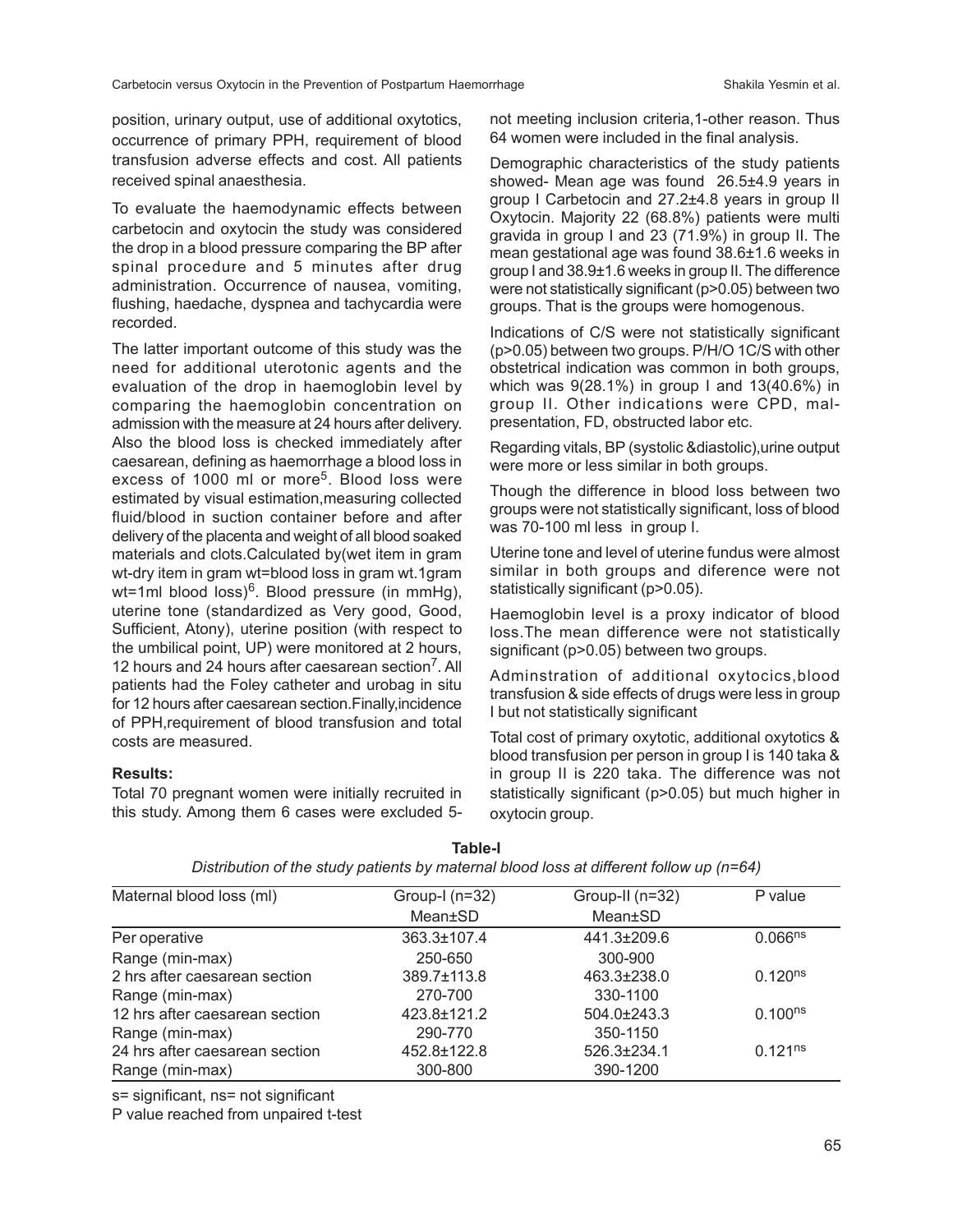| Hemoglobin (g/dl)              | Group-I $(n=32)$ | Group-II $(n=32)$ | P value      |  |  |  |  |
|--------------------------------|------------------|-------------------|--------------|--|--|--|--|
|                                | Mean±SD          | Mean±SD           |              |  |  |  |  |
| Before administration of drug  | $10.7 \pm 0.9$   | $10.9 \pm 0.8$    | $0.351^{ns}$ |  |  |  |  |
| Range (min-max)                | $9 - 12.4$       | $9.2 - 13$        |              |  |  |  |  |
| 24 hrs after caesarean section | $10.2 - 0.8$     | $10.0 + 0.9$      | $0.351^{ns}$ |  |  |  |  |
| Range (min-max)                | $8.8 \pm 11.8$   | $8.4 - 12.2$      |              |  |  |  |  |

**Table-II** *Distribution of the study patients by hemoglobin in different follow up (n=64)*

**Table-III** *Distribution of the study patients by outcome (n=64)*

| Outcome (primary PPH) | Group-I $(n=32)$ |       | Group-II (n=32) |                     |
|-----------------------|------------------|-------|-----------------|---------------------|
|                       | $\%$             |       | $\%$            |                     |
| Yes                   | 0.0              |       | 9.4             | 0.119 <sup>ns</sup> |
| No                    | つ                | 100.0 | 29              | 90.6                |

The difference was not statistically significant (p>0.05)

#### **Discussion:**

This randomized controlled clinical trial was carried out to determine the safety and effectiveness of carbetocin and oxytocin for the prevention of postpartum haemorrhage in caesarean section. Majority of the patients were in 3rd decade, multipara and gestational age belonged to 37 – 40 weeks in both groups. P/H/O 1C/S with other obstetrical indication, P/H/O 2C/S with scar tenderness, breech presentation with other obstetrical indication and prolonged labour with fetal distress were the commonest indication in both groups. Blood pressure, maternal blood loss, uterine tone, position of uterine fundus to the umbilical point, urine out put in urobag and hemoglobin level were almost similar between two groups. Additional oxytocics not needed in carbetocin group (p<0.05). On the other hand, no need of any blood transfusion, side effect and no primary PPH observed in carbetocin group. Though initial cost of oxytocin was found less but total expense was much higher than carbetocin.

# **Conclusion:**

A single intravenous injection of carbetocin (100  $\mu$ gm) appears to be more effective than a single intravenous injection of oxytocin (10 IU) for maintaing adequate uterine tone, less blood loss, no need of additional oxytocics and blood transfusion and no incidence of PPH, with a similar safety profile and

minor side effects, in the third stage and in the first 24 hours after delivery.

# **Limitations of the study**

- 1. The study population was selected from one selected hospital in Dhaka city, for a very short period of time,so that the results of the study may not reflect the exact picture of the country.
- 2. The sample size was limited. If the study could be done in a large group of people then the results of the study would be more producible.
- 3. The amount of blood loss was assessed clinically and not by quantitative parameters.

# **Recommendation**

A single intravenous injection of 100  $\mu$ gm of carbetocin immediately after birth of the baby in pregnant women undergoing caesarean section under spinal anesthesia can be used effectively and safely to prevent post-partum hemorrhage.

# **Reference:**

- 1. BMMS. 'National Institute of Population Research and Training (NIPORT) Measure Evaluation'.UNC-CH, USA, icddrb.2016.
- 2. Duratocin-Detailed Prescribing Information (Membership Required)*. MIMS Malaysia.* Archived *from the original on 2012.*